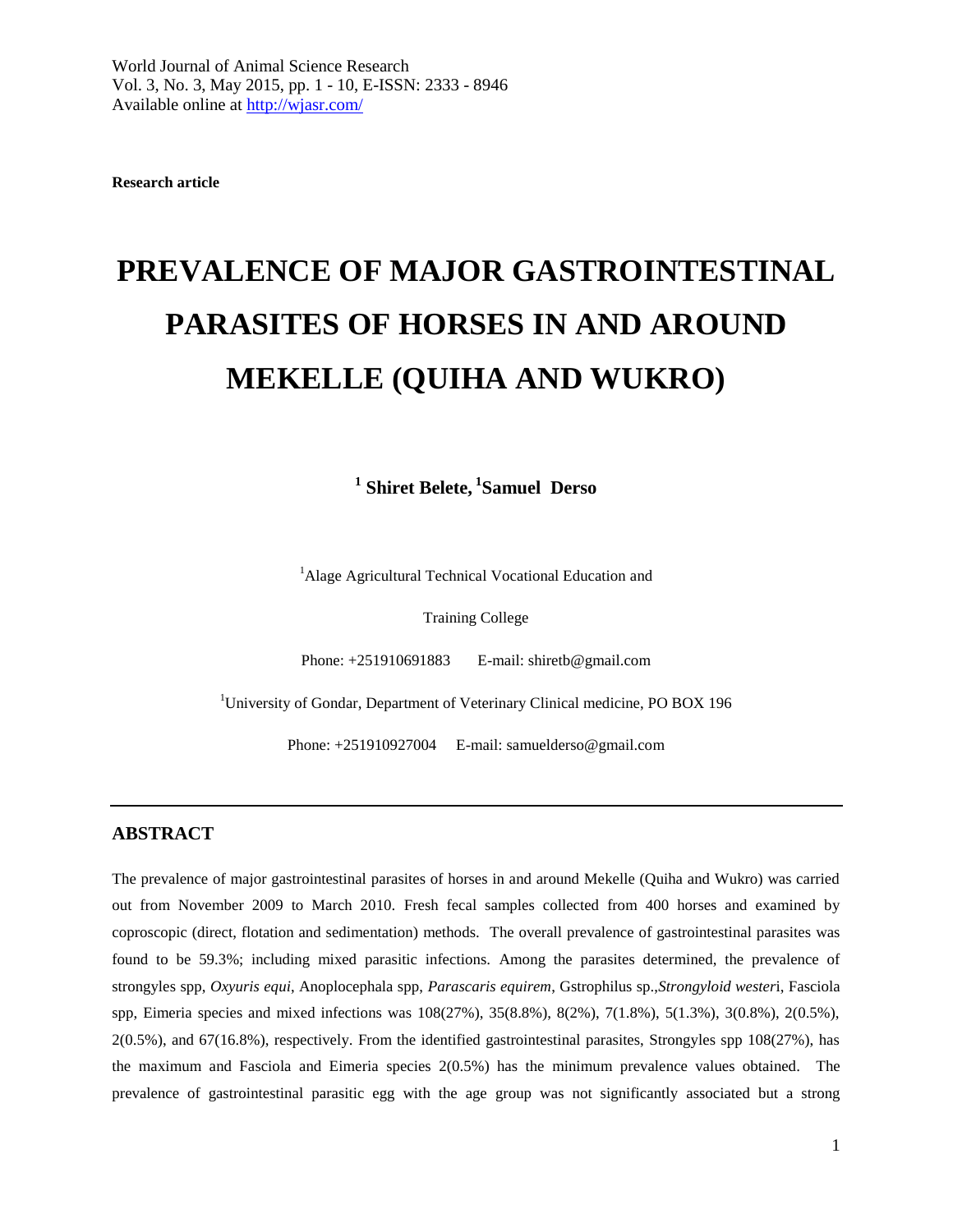significant association was observed in body condition of the animals and months of the study period. As the result indicated the infections caused by helminthes, especially strongyles were common in the study area, so greater emphasis should be given to this situation.

**Key words**: Coproscopic, Gastrointestinal, Prevalence, Strongyles

# **1.INTRODUCTION**

According to FAO [10] 600 million of horses are found throughout the world, of which 8% is found in Africa. Ethiopia is one of the developing countries in Africa which has a very large equine population, approximately, 5.02 million of donkeys 2.75 million of horses and 0.63million of mules [9].Of the total population of Ethiopia, 5110 are found in Tigray region [26].Most equines are found in zone of high human population (highland) when agricultural system in which livestock involves and where these animals are used as source of draft power [4]. In contrast, only 20% of all equines are known to live on low land in pastoral areas. Equine provides of power source for transportation, field operation and post harvest activities. Donkey and mule in history have been the most used animals for all manners of draft purpose [23].

It was estimated that working animals including equines, produced 75% of traction energy in the developing world [27] and it has been suggested that more than half of the world's population depends on animal powers its main energy source [30]. Thus working equidae, mainly horses, are used for carting goods and people, caring packs, bricks, and other construction materials, tillage's, weeding and festivals [19].

Gastrointestinal parasites are one of the greatest limiting factors to successful horse rising throughout the world [13]. They are worldwide problem for both small and large scale farmer with a greatest impact in sub-sharan Africa due to the availability of a wide range of agro-ecological factors suitable for diversified hosts and parasitic species [15]. The majority of nematodes and other notable internal parasites such as cestodes, trematodes and coccidian are the major gastrointestinal parasites of horses [17]. The nematodes are the most numerous and most diverse group having unsegmented, elongated round on both ends, circular in cross section and bilaterally symmetrical bodies [7]. Trematoda and cestoda, all typically soft body's flattened dorsoventrally and hermaphroditic. The trematoda of important veterinary medicine may be found as adult in the intestine, bile duct, blood vessel or other organ of their final host. Adult cestodes are parasite of the intestine of vertebrate. Three species within the family anoplacephalidae infect the gastrointestinal tract of horse and donkeys are *Anoplocephalus perfoliata, Anoplocephalus magna and Anoplocephalus mammillana* [29]

The development and survival of helminthes egg of larvae with faces and on pasture are depending on temperature and moisture thus forming suitable environment for development of larvae of nematode and trematode to infected stage. Inadequate quality of water stored in the dam from which livestock area using directly for drink may also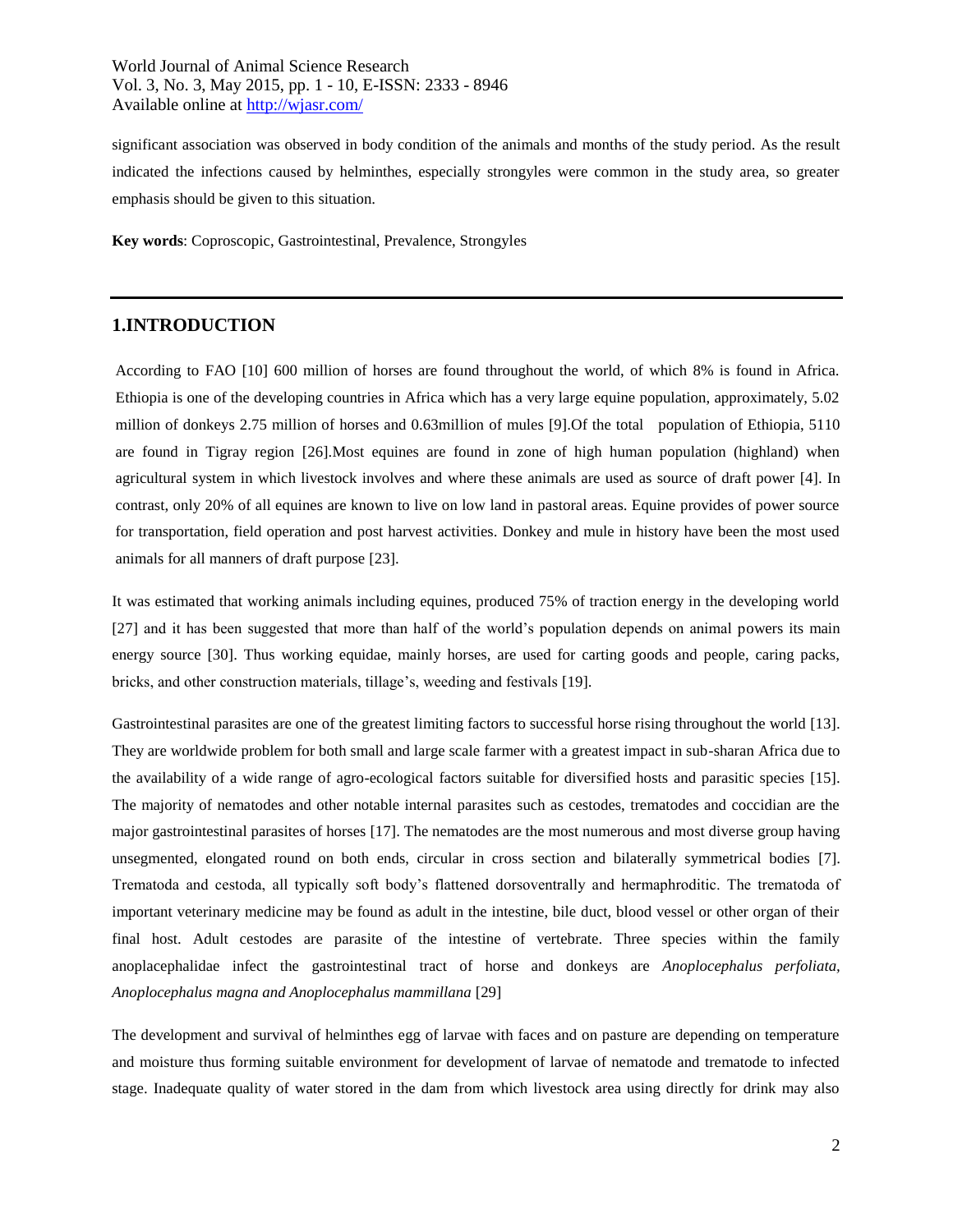form suitable way for transmission of cestoda and coccidian [8]. Many factors are known to influence the transmission and prevalence of gastrointestinal infection in grazing animals [29]. Broadly the three influencing factors that can determine the occurrence of gastrointestinal tract infection could be mentioned as environmental host interaction, environmental parasitic interaction and host parasitic interaction [20].

The most frequent disorders caused by gastrointestinal parasites in horse are related to infection with *parascaries equirum*, the most species of cyatostomes (small strongly), the large strongly (primarily S.vulgaries), and *Anoplocephala* species [21].Horses are said to have the largest collection of parasites of all domestic livestock. Since horses tend to bite, chew or nibble at their surroundings often consuming parasite infected bedding and horses normally graze closer to the ground than cattle, easily picking up large number of infected larvae while they graze [5].

The effects of gastrointestinal parasites are more evident in young and under nourished horses. The migration of worm parasites in the horse is, to a large extent, unstoppable. Virtually all horses are infected with parasites to some extent. Small numbers causes minimal damage, but large number pose a risk for colic and other symptoms. The situation is different for weakened, debilitated or immune-compromised horses, which succumb to small numbers of parasites. As a rule, older horses appear to develop immunity against the common gastrointestinal parasites and tend not be affected by parasite related problems as commonly as younger horses [5]. The economic losses caused by internal parasites include, losses through reducing working capacity (performance), a reduction in food intake and lower weight gains, treatment cost and mortality in heavy parasitized animals [15]

The objectives of this study were:-

- To determine the prevalence of common gastrointestinal parasites affecting horses.
- To identify or assess the risk factors associated with parasitic status in horses in the study area.

# **2. MATERIALS AND METHODS**

#### **2.1Study area**

The study was performed in Mekelle town and its surroundings (Quiha and Wukro). Mekelle is the capital of Tigray region located 785km north of Addis Ababa. It is located at latitude of 13°20' 50"N, Longitude 39° 32' 38"E. with an altitude range of 2150-2270m.a.s.l. the weather condition is arid to semi-arid. The mean annual rainfall varied from 200mm to 1200mm. temperature also varies according to altitude and it ranges from  $12.5^{\circ}$  to  $27.5^{\circ}$  [26]

Wukro is located in the eastern administrative zone in Tigray a distance 45 km from Mekelle. It is situated in the area having an elevation of 1977 m.a.s.l with clearly defined rainy season from July to September followed by long dry season from October to June. The annual temperature ranges from 11.1  $\text{ }^{\circ}$  – 28.3  $\text{ }^{\circ}$  [6]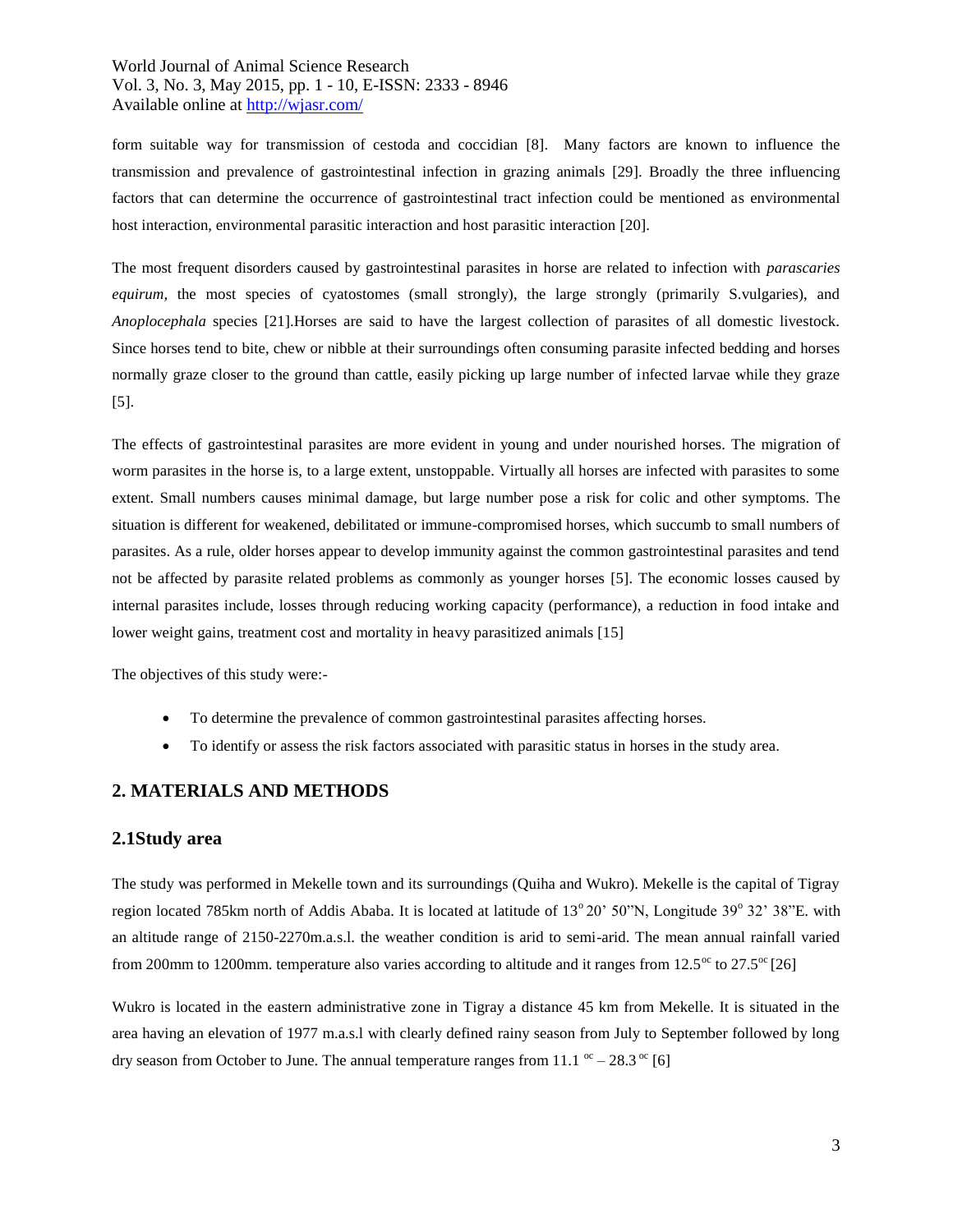Quiha is located 10 km east of Mekelle city, have a cool tropical semi-arid climate with mean annual temperature of around 18 $^{\circ}$ . The mean annual rainfall is about 650mm and varies considerably between years [6].

The region covers an area of  $54,548.32 \text{km}^2$ . the livestock resource of the region consist of 3,596,649 cattle, 1,646,752goats, 1,064,501 sheep,364,940 equines, 13,661 camels and 2,570,833 poultry , representing nearly 10% of the livestock population of the country [25]

# **2.2 Study Animal and Study Design**

A cross-sectional epidemiological study was done for the prevalence of common gastrointestinal parasites in horses from November 2009 to March 2010. 400 horses were randomly selected from different localities in and around mekelle(Quiha and Wukiro). Information about age, body condition and management system of the study animals were gathered from the owners. The ages of animals were determined using owners' information and dentition Payne [18]. Accordingly, animals were categorized as young (<4 years) and adults (>5 years). Body condition score (BCS) was subjectively estimated based on the guides published by Svendsen [23] as 1 (emaciated), 2 (thin), 3 (good), 4 (fat) and 5 (obese). These were categorized into three groups as poor ( $\leq$ 2), medium (3) and good ( $\geq$ 4) to represent BCS 1 and 2, 3, 4 and 5respectevily.

# **2.3 Sampling and Sample Processing**

For this study, fresh fecal sample of horses were collected directly from the rectum with disposal glove and sent to Veterinary parasitological laboratory, university of Mekelle, for coproscopical identification of gastrointestinal parasites using direct, flotation and sedimentation techniques [22]

#### **2.4 Data Analysis**

The data collected was loaded in Microsoft excel and the independent variables; ages, body condition and months of the year were analyzed by SPSS version 15. Percentage (%) to measure the prevalence and Chi-squire to measure the association between prevalence of the parasite and age, body condition of the animals and season were the statistical tools applied.

#### **3. RESULTS**

## **3.1 Over all Prevalence of Gastrointestinal Parasitic infections**

Out of 400 horses 237 animals were positive for single and mixed gastrointestinal parasitic infections, indicating that the prevalence was 59.3%. According to fecal examination, the prevalence of parasitic infections are listed on (table 1 and 2) bellow.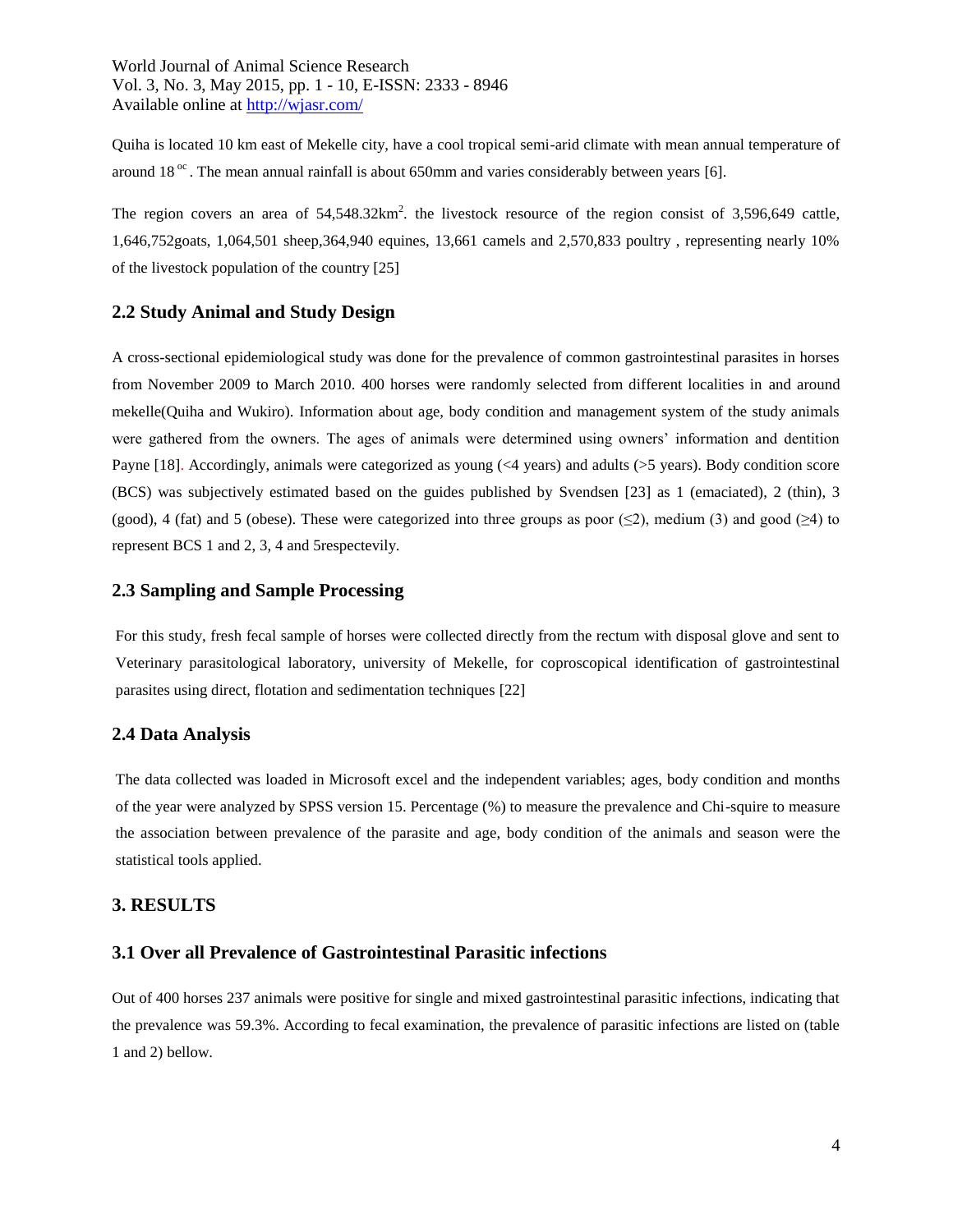| <b>Parasites</b>    | frequency      | Percent $(\% )$ |
|---------------------|----------------|-----------------|
| Strongyles spp.     | 108            | 27              |
| Oxuris equi         | 35             | 8.8             |
| Anoplocephala spp.  | 8              | 2               |
| Parascaris equirum  | $\tau$         | 1.8             |
| Gastrophilus spp.   | 5              | 1.3             |
| Strongyloid westeri | 3              | 0.8             |
| Fasciola spp.       | 2              | 0.5             |
| Emeria spp.         | $\overline{2}$ | 0.5             |
| <b>Total</b>        | 107            | 42.5            |

Table 1: Over all Prevalence of Gastrointestinal Parasitic infections

Table 2: Prevalence of various (mixed) parasitic infections

| <b>Infection status</b>   | <b>Total animals examined</b> | Prevalence $(\% )$ |
|---------------------------|-------------------------------|--------------------|
| Infection with one spp.   | 170                           | 42.5               |
| Infection with two spp.   | 54                            | 13.3               |
| Infection with three spp. | 13                            | 3.3                |
| <b>Total</b>              | 237                           | 59.3               |

# **3.2 Relative prevalence of gastrointestinal parasites in three study areas (Quiha, Mekelle and wukiro)**

There was no significant association  $(P=0.11)$  between origins (areas) and parasitic prevalence. As shown in table 3 bellow the relative prevalence was 73.3%, 59.4% and 48.9% Quiha, Mekelle and wukiro respectively.

Table 3: Relative prevalence of gastrointestinal parasites in three study areas (Quiha, Mekelle and wukiro)

| Areas(sites) | <b>Total animals examined</b> | No of positive | <b>Prevalence</b> $(\% )$ |
|--------------|-------------------------------|----------------|---------------------------|
| Quiha        | 30                            | 22             | 73.3                      |
| Mekelle      | 323                           | 192            | 59.4                      |
| Wukiro       | 47                            | 23             | 48.9                      |

 $X^2$ =4.54; p=0.103

**3.3 Prevalence of gastrointestinal parasites in relation to age, BCS and month risk factors**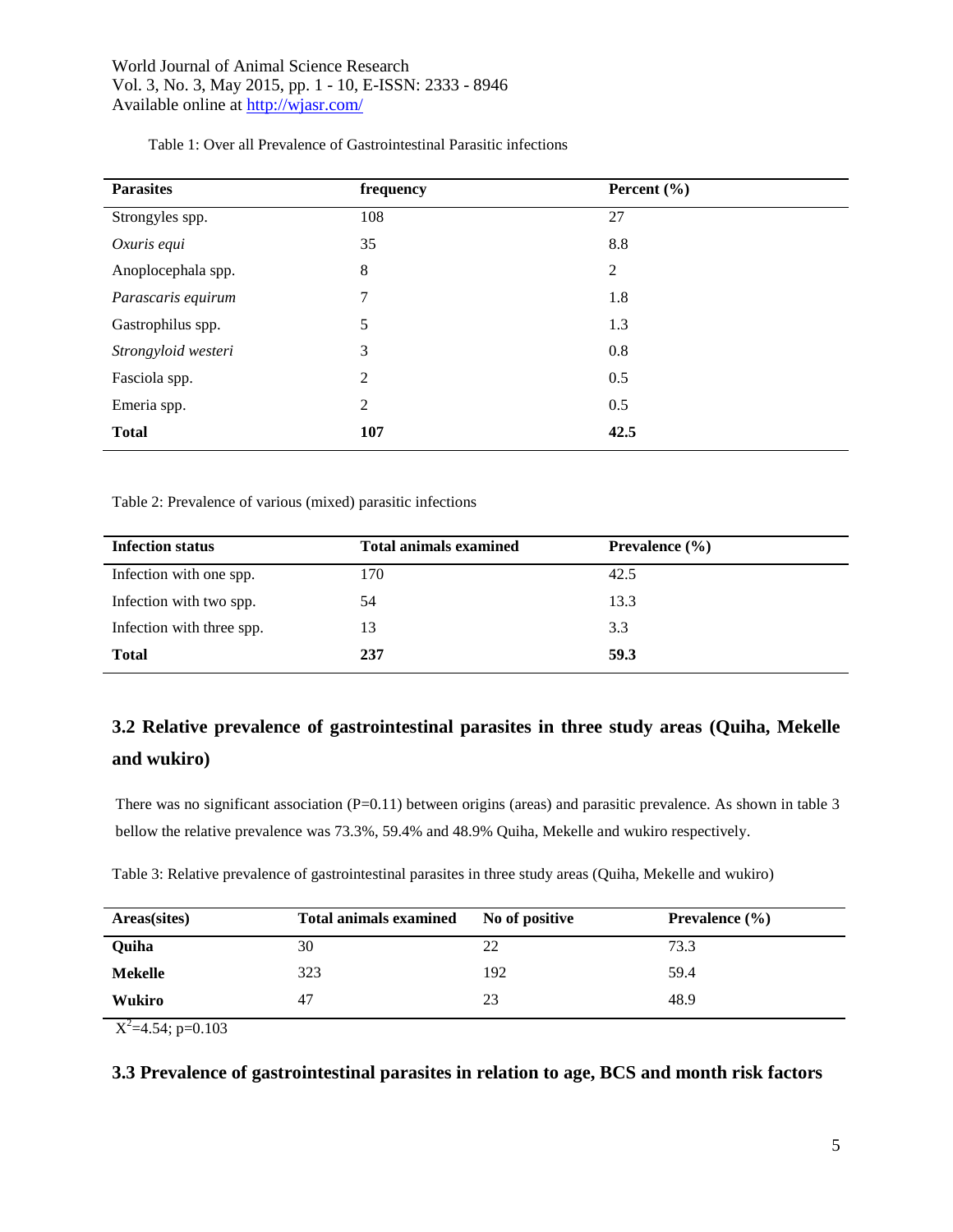Age wise prevalence analysis indicates no significance difference (P=0.51) between different age groups of horses. Higher prevalence was seen in ages of horses grouped under 4 years (59.4%) than above 5 years (59.1%). There was strong significance difference  $(P=0.00)$  between body condition of animals and month risk factors to parasitic infections as follows (in table 4).

|              | <b>Total</b> | of<br>N <sub>0</sub> | prevalence | X <sub>2</sub> | P         |
|--------------|--------------|----------------------|------------|----------------|-----------|
|              | animals      | positives            |            |                |           |
|              | examined     |                      |            |                |           |
| Age          | $<$ 4 years  | 180                  | 107        | 59.4           | 0.05;0.51 |
|              | $>5$ years   | 220                  | 130        | 59.1           |           |
|              | Poor         | 54                   | 47         | 87             |           |
| <b>BCS</b>   | Medium       | 187                  | 131        | 70.1           | 58.6;0.00 |
|              | Good         | 159                  | 59         | 37.1           |           |
|              | November     | 150                  | 107        | 71.3           |           |
|              | December     | 99                   | 68         | 68.7           |           |
| <b>Month</b> | February     | 100                  | 44         | 44             | 34.5;0.00 |
|              | March        | 51                   | 18         | 35.3           |           |

Table 4: Prevalence of gastrointestinal parasites in relation to age, BCS and month risk factors

# **3.4 DISCUSSION**

In this study, the overall prevalence of gastrointestinal parasites was found to be 59.3%; including mixed parasitic infections. Among the parasites determined, the prevalence of strongyles spp, Oxyuris equi, Anoplocephala spp, Parascaris equirem, Gstrophilus sp.,Strongyloid westeri, Fasciola spp, Eimeria species and mixed infections was 108(27%), 35(8.8%), 8(2%), 7(1.8%), 5(1.3%), 3(0.8%), 2(0.5%), 2(0.5%), and 67(16.8%), respectively. From the identified gastrointestinal parasites, Strongyles spp 108(27%), has the maximum and Fasciola and Eimeria species 2(0.5%) has the minimum prevalence values obtained. The current result is lower than work of Fikru et al. [11] who reported 91%. The lower prevalence in the present study could be due to the difference in geographical location of the area; which is arid and semi- arid and most of horses of this study were cart horses that are less exposed from pasture.

The prevalence of strongyles spp (27%), was lower as compared with the results of Yoseph et al. [31], Mulate [16] and Ayele *et al*. [3], Fikru *et al*. [11] and Ayele and Dink [2] in which they reported 100%, 100%, 100, 98.2% and 93% in donkeys of Wonchi, highland of Wollo province, Dugda Bora, western high land of Oromia and central shewa respectively. The difference among these findings might be due to geographical location of the areas,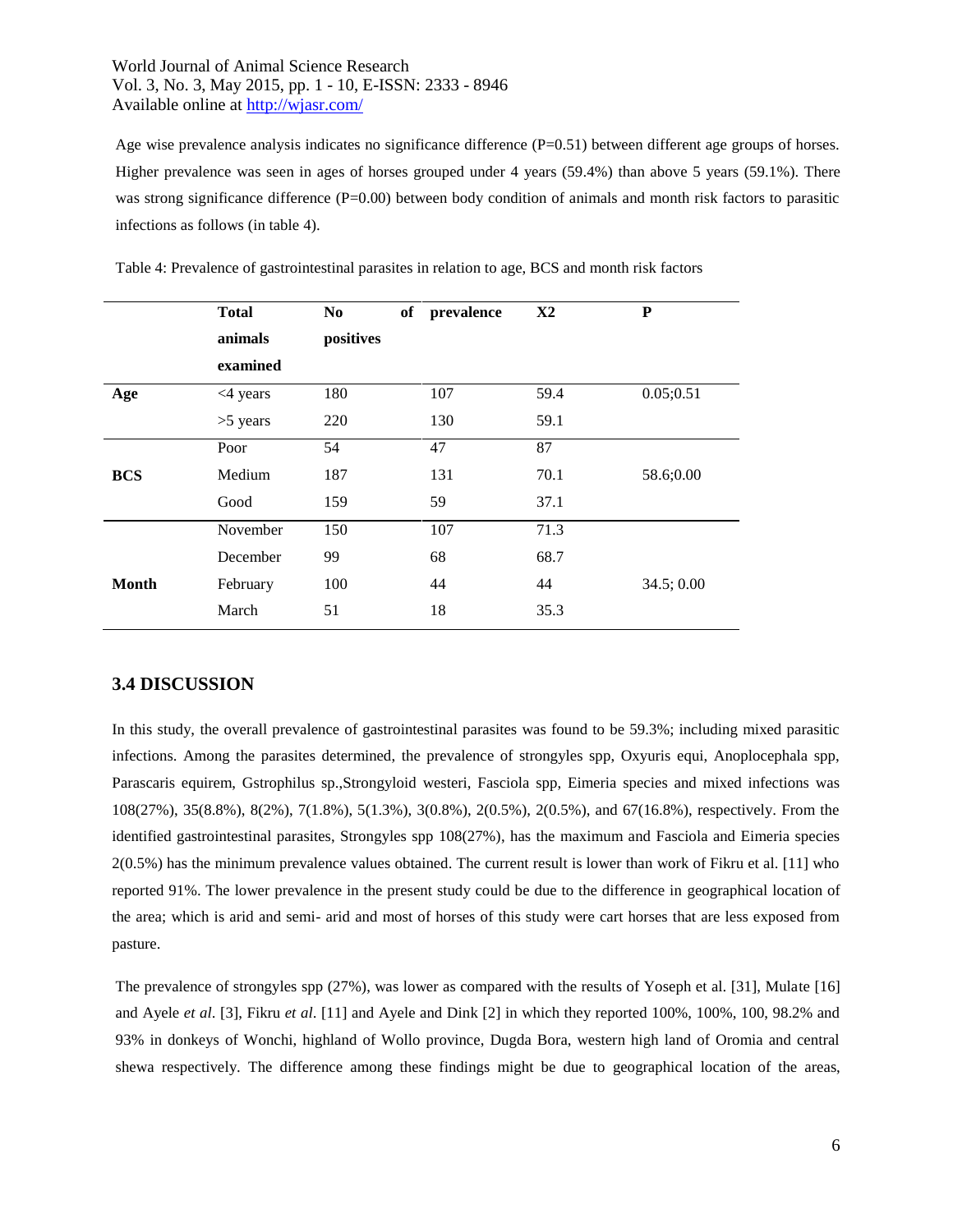variation in management system, sample size and sampling method differences. About 8.8% prevalence of *Oxyuris equi* in this study was agree with the work of Aftab *et al.* [1] in horses of Lahore-Pakistan who reported 6.3%.

The prevalence of *Anaplocephala* species was 2%, which was agree with the study of Ayele, et al. [3], who reported 7.6% in Kurfa Chale District, East Hararghe, Ethiop**ia**.

The prevalence of *Parascaris equorum* was 1.8%. This result is lower than the prevalence reported in Ethiopia by Yoseph *et al.* [32], Fikru *et al.* [11], Getachew *et al.* [12] who reported 15.7%, 7.3%, and 16.2%, respectively

1.3% prevalence of Gastrophilus in this study was lower than the work of Yoseph et al [31] who reported 5.8% in Equine of Wonchi. This might be due to environmental difference between the study areas.

The prevalence of *strongloid westeri* in the present study was 0.8%, which is lower than the work of Uslu and Guclu [27] in Turkey who reported 7.2 %. This might be due to difference geographical location, management and level of community awareness about de-worming.

The lower prevalence 0.5% of fasciolla and Eimerie species in this study is slightly agrees with 1.5% of Ayele, et.al reported from Dugda Bora distinct of Ethiopia [31]. The lower prevalence of Fasciola eggs is due to the geographical location of the area which is not comfortable for the snail population, the intermediate host of Fasciola.

In current study mixed parasitic infection were 6.8%, which is lower than the finding of Uslu and Guclu [27] in Turkey who reported 50%. These could be due to variation in management, sample size and sample method used might responsible for such variation.

There was no significant association  $(P=0.11)$  between origins (areas) and parasitic prevalence, which was 73.3%, 59.4% and 48.9% Quiha, Mekelle and wukiro respectively.the higher prevalence showen in Quiha(73.3%) could be due to lower manage mental activities and poor access off anti-helminthes medication because of the distance of the place away from the capital city(Mekelle).in addation to this, most horses of Mekelle and Wukiro are cart horses which has no access of grazing land which allows animals for continuous exposure.

The prevalence of gastrointestinal parasitic egg with the age group was not significantly associated. Even though, statically not significant (p>0.05), the relative prevalence was higher in ages of horses grouped between 5-10 years than 11-16 years. This is supposed to be due to the immunity developed after exposure in adult groups [29]. As a rule older horses appear to develop immunity against the common gastrointestinal parasites than younger horses. [5, 14] reported that the naturally acquired immunity against parasitic infection is slowly develops with age. Highly significant difference (P<0.05) was recorded in prevalence rate of gastrointestinal parasites among different body condition score. 87%, 70.1%and 37.1% of prevalence rate was observed in poor, medium and poor body condition scored animals, respectively. This might be due to the species of the parasites involved and the existence of more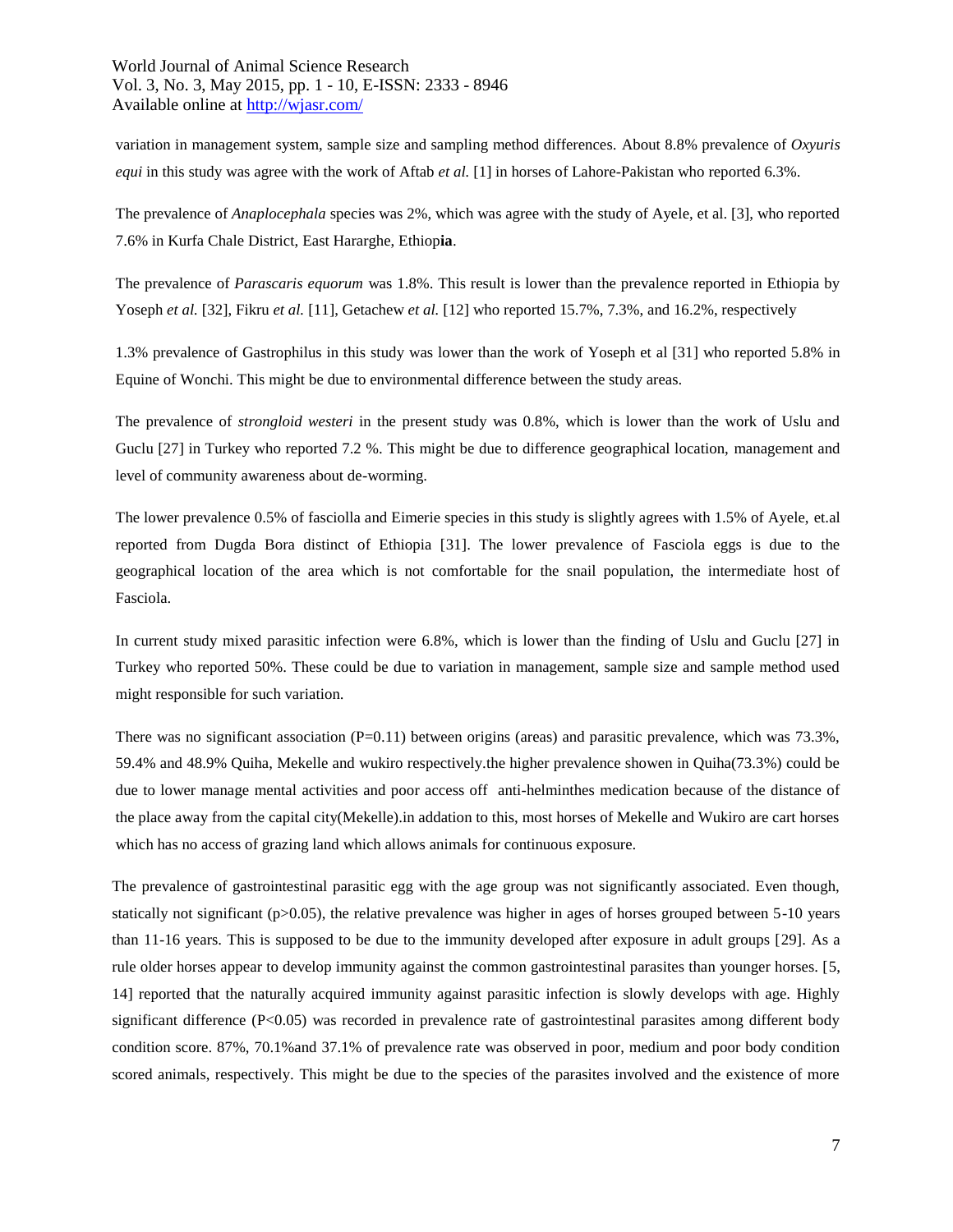than one parasite in a single host has an additive pathogenic effect for decreasing the body condition of the hosts [20].

Statistically significance difference was seen in prevalence of parasites among the study months. The coproscopic finding showed significance difference (P<0.05) in late autumn [November (71.3%)] and the lowest was observed in cool and dry month of the study period [March (35.3%)]. This increase in coproscopical point prevalence might be related to animals harboring encysted larvae acquired during the previous grazing rainy seasons [29].

# **4. CONCLUSION AND RECOMMONDATION**

The study demonstrated the prevalence of parasitic infections in horses in Mekelle and its surroundings (Quiha and Wukiro) was 59.3%. From this result parasitic infections found more prevalent in Quiha than Mekelle and Wukiro. The major parasites identified during the study period were Strongyles spp, oxyuris equi, Anoplocephala spp., Parascaris equirum, Gastrophilus spp., Strongyloid westeri, Fasciola and Eimeria species. This study has highlighted the presence of large ranges of parasites in horses of Mekelle and its surroundings. Among the identified gastrointestinal parasites, prevalence of Strongyles has the maximum and Fasciola and Eimeria spp. has the minimum prevalence values obtained. This is the first coprological survey; up to the knowledge of the researcher no previous research on parasites of horses was done in the region. Based on the above conclusions the following recommendations are for warded:-

- Further study should be done covering large and different agro-ecologies of the region
- Improved basic animal management system should be practiced in the study areas.
- Educate the horse owners regarding correct way to improve animal management system, importance of parasites and its preventive and controlling systems.
- Strategic timed deworming of horses should be done to reduce parasitic contamination of the environments as well as infection of horses.

# **5. ACKNOWLEDGEMENTS**

The authors acknowledge the co-operation of the Faculty of Veterinary Medicine, University of Mekelle and the horse owners of Wukiro, Mekelle and Quiha enabling this study to be undertaken.

# **6. REFERENCES**

- 1. Aftab, J., M.S. Khan, K. Pervez, M. Avais and J.A. Khan,. Prevalence and Chemotherapy of Ecto-and Endoparasites in Rangers Horses at Lahore Pakistan, Int. J. Agri. Biol., 7: 5, 2005.
- 2. Ayele, G. and Dinka, A.: Study on strongyles and parascaris parasites population in working donkeys of central Shoa, Ethiopia Faculty of Veterinary Medicine, Addis Ababa University, 2008.
- 3. Ayele,G.,Fesaha.G.,Bojia.E and Joe.A: "Prevalence of Gastrointestinal Parasites of Donkeys in Dugda Bora District,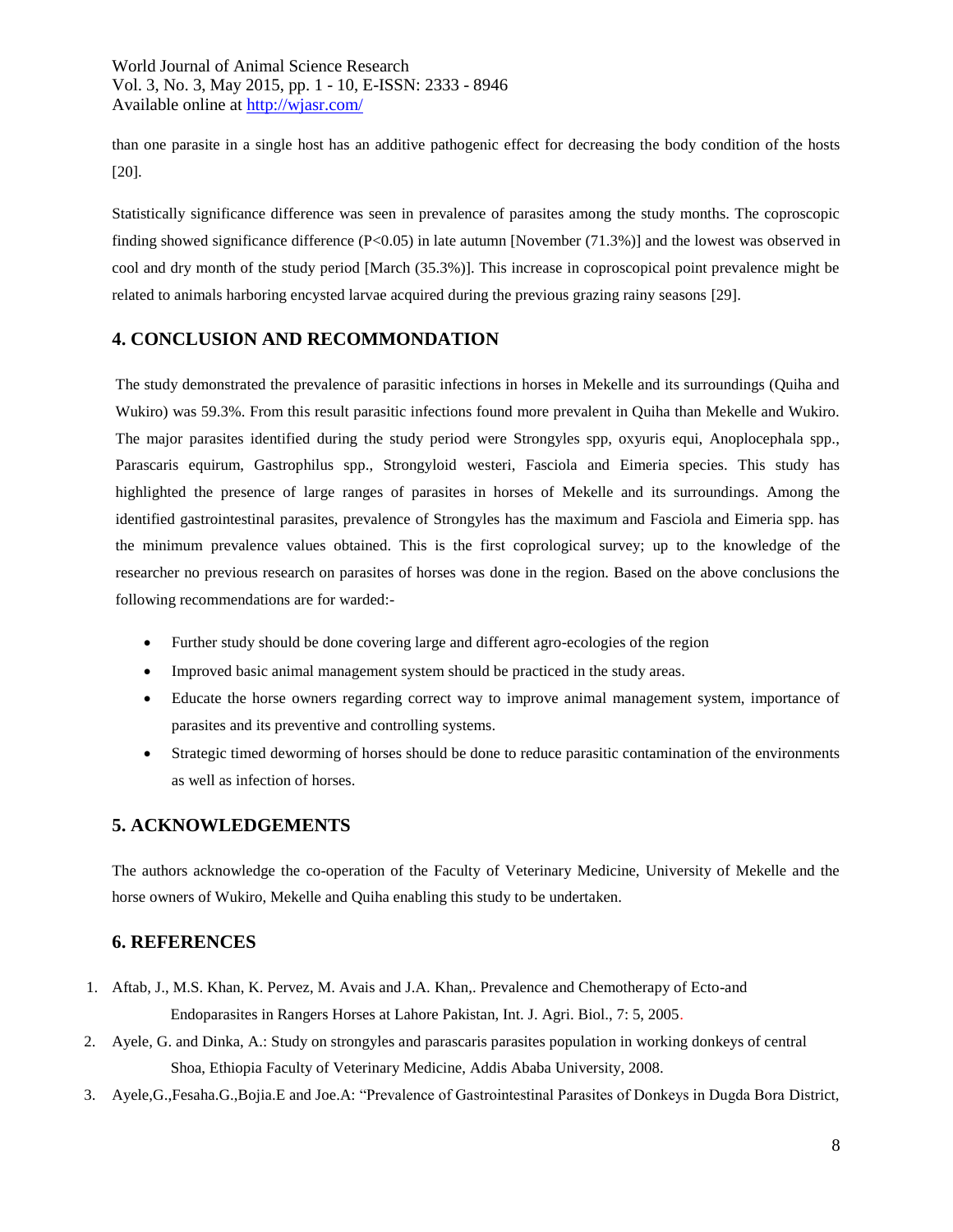Ethiopia," Livestock Research for Rural Development, Vol. 18, No. 10, 2006, pp. 14-21.

- 4. Alemayehu, L.: Case studies on reproductive activities of equines in relation to environmental factors. Central Ethiopia, Books on demand Gmbh, Norderstedt German. 2004.
- 5. Barnes,E.H. Dobsen, R.J. and Barger I.A. : Worm control and antihelmintic resistance; Adventures with a model.  *Parasit*. **11**:54-63, 1995.
- 6. Central statistic authority (CSA): Statistical reports on socio economic characteristics and land use: results for SNNP region of Rajasthan. *Indian journal of agricultural economics*, **57** (2): 2003, pp. 224-233.
- 7. Charles M.H. and Robison E.D: Diagnosis for veterinary technicians, 3<sup>rd</sup> edn. Department of Path biology, College of Veterinary Medicine and Health Pet corporation DVM laboratory education director. Auburn University, Alabam, 2006.
- 8. Dweight D.B.: Georgis parasitology for veterinary8th edn. Associated professor of parasitology, Department of Microbiology and Immunology College of Veterinary Medicine, Cornel University, 2003.
- 9. EARO: National Animal Health Research Program Strategy Document. Ethiopia agricultural Research Organization (EARO), Addis Ababa, Ethiopia, 1999.
- 10. FAO: FAO Statistical database website. Food and Agricultural Organization, Rome, Italy (FAO STATS: 2003, [http://apps.](http://apps/) Fao.org.
- 11. Fikru, R., Reta, D. and .Bizunesh, M. "Prevalence of Equine Gastrointestinal Parasites in Western Highlands of Oromia, Ethiopia," Bulletin of Animal Health and Production in Africa, Vol. 53, No. 3, 2005, pp. 161- 166. <http://dx.doi.org/10.4314/bahpa.v53i3.32704>
- 12. Getachew,M. "Epidemiological Study on the Health and Welfare of Ethiopian Donkeys, with Particular Reference to Parasitic Diseases," MVM Thesis, University of Glasgow, Scotland, 1999.
- 13. Herd**,** R.P: Epidemiology and control of equine strongylosis at new market, *Equine Veterinary Journal.***18**: 1986, PP, 447-452.
- 14. Klei. T.R., and Chapman, M.R.: Immunity in equine cyatostome infections, *Veterinary Parasitology*, **85**: 1999, PP, 123-136.
- 15. Lebbie, S.B, Key, B. and Lriungu, E.K.: small ruminant research and development in Africa. Proceeding of the second conference of the African small ruminants' research network, 1994.
- 16. Mulate, B.: Preliminary study on helmenitosis of equines in south and north Wollo zones. *Journals of veterinary association*. **9**(2): 2005, pp, 25-37.
- 17. Murray, M.J.: Treatment of equine gastrointestinal parasites. International veterinary information service [\(www.ivis.org\)](http://www.ivis.org/), Ithaca,New York, USA, 2003.
- 18. Payne, W.J.: An introduction to animal husbandry in the tropics. 4<sup>th</sup> edn. Longman scientific and technical. UK, 1990.
- 19. Pearson, R.A.: Contribution to society: Drought and transport Encyclopedia of Animal Sciences. Marcle Dekker Inc., USA, 2005, Pp 248-250.
- 20. Radostitis, O.M., Gay, C.C., Blood, D.C and Hinchcliff, K.W.: Veterinary medicine. A text book of disease of cattle, sheep, pig, goat, and horses.  $10^{th}$  edn., U.S.A, W.B. Sounder Company, 2000, Pp 1339-1352.